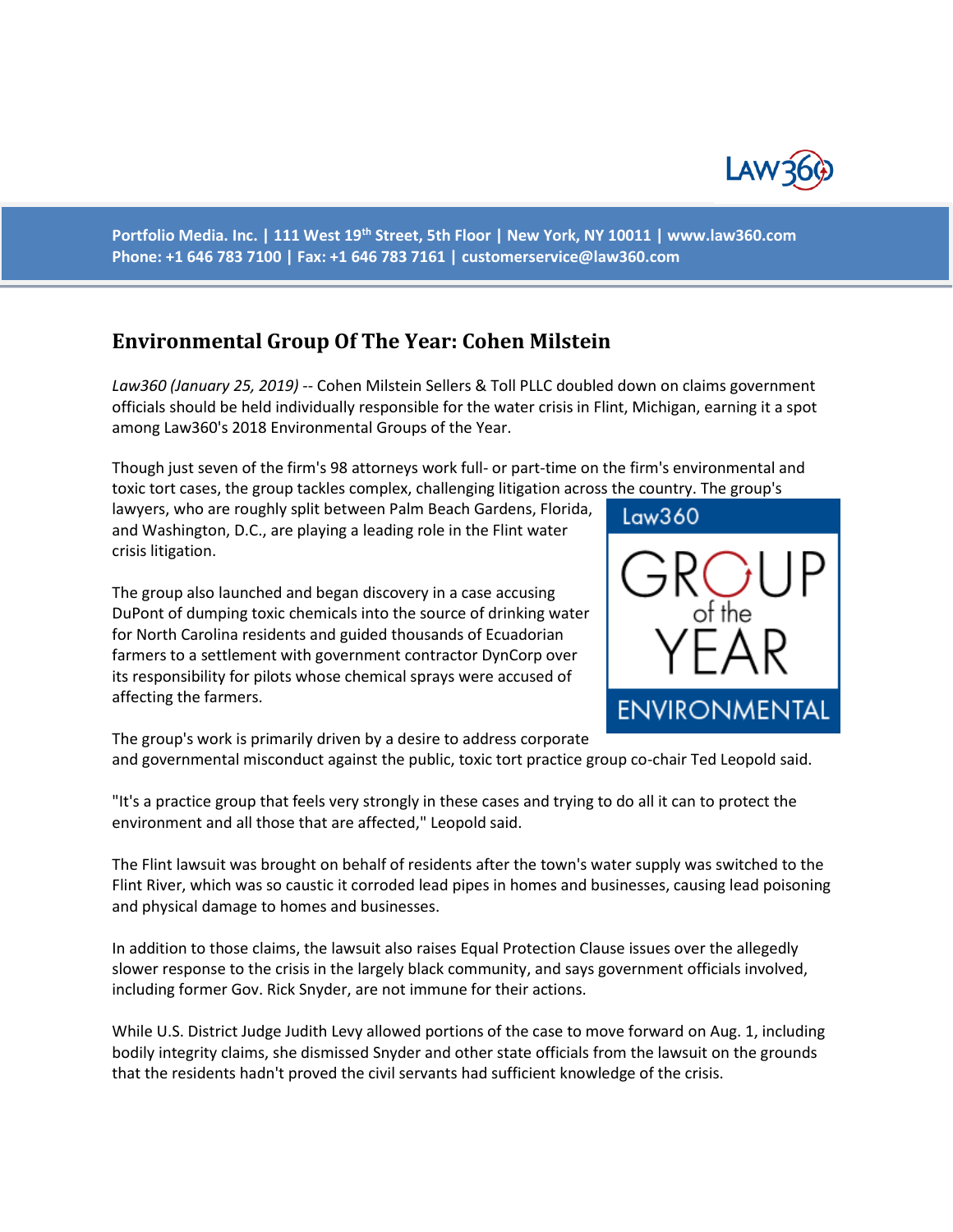However, the firm's Oct. 5 amended complaint again named Snyder in his individual and official capacities. The group added a new analysis alleging Snyder was deliberately slow to declare an emergency in the crisis because of the race of Flint residents.

It took months for Snyder to declare an emergency in Flint, but just days or weeks for similar proclamations in majority-white communities — a discrepancy that had no good reason, according to partner Emmy Levens, who works on toxic tort and large class actions for the firm.

"There was no explanation for that and it hurt the people of Flint," Levens said.

While the Flint crisis has impacted an estimated 100,000 people, its size is dwarfed by another of the firm's toxic tort cases. In North Carolina, Leopold estimates about 700,000 people were exposed to chemicals dumped for decades by DuPont and its Chemours unit into the Cape Fear River, the source of drinking water for residents across five counties.

The substances, a family of polyfluorinated chemicals including PFOA, PFOS and GenX, are byproducts of manufacturing Teflon and fire-, water- and stain-resistant materials from DuPont's Fayetteville Works facility. According to the suit, DuPont lied to state regulators that it was properly disposing of the chemicals when it was actually dumping them in the river.

As a result, four of the counties rank among the highest in the country for liver disease, and others lead North Carolina for having statistically higher rates of testicular cancer, kidney cancer and pancreatic cancer. The firm is seeking multiple forms of relief for residents, such as covering medical bills for those who got sick because of the chemicals, filtering the air and water and replacing contaminated plumbing and appliances, according to the suit.

In January 2018, Cohen Milstein and Susman Godfrey LLP were appointed interim co-lead counsel in the putative class action and in May were allowed to begin discovery, the results of which Leopold said are confidential.

DuPont isn't the only company that's made PFCs, Leopold said. Because they don't easily degrade, the chemicals pose an ongoing risk to people and the environment, he said.

"Unfortunately we're going to be hearing a lot more about PFOAs and PFOSs in the future and the effects it is having on drinking water for communities," Leopold said. "Not only is it going to have an effect on the water itself but it's going to have a dramatic effect on the health and safety to those that are drinking the water."

In December 2017, Cohen Milstein steered 2,000 Ecuadorian farmers to a confidential settlement with DynCorp in a lawsuit alleging they were hurt by chemicals sprayed by the U.S. government contractor. In April 2017, a Washington, D.C., federal jury largely sided with DynCorp in the case, although it found the company was a joint employer of the pilots, whose chemicals strayed from Colombia to Ecuador as part of an aerial drug eradication program.

In October 2018, Cohen Milstein launched a putative class action in North Carolina on behalf of thousands of residents who claim CSX prevented the construction of a floodgate in a levee. When Hurricane Matthew struck in 2016, the lack of a floodgate led to flooding that allegedly impacted more than 20,000 people and caused \$257 million in damage.